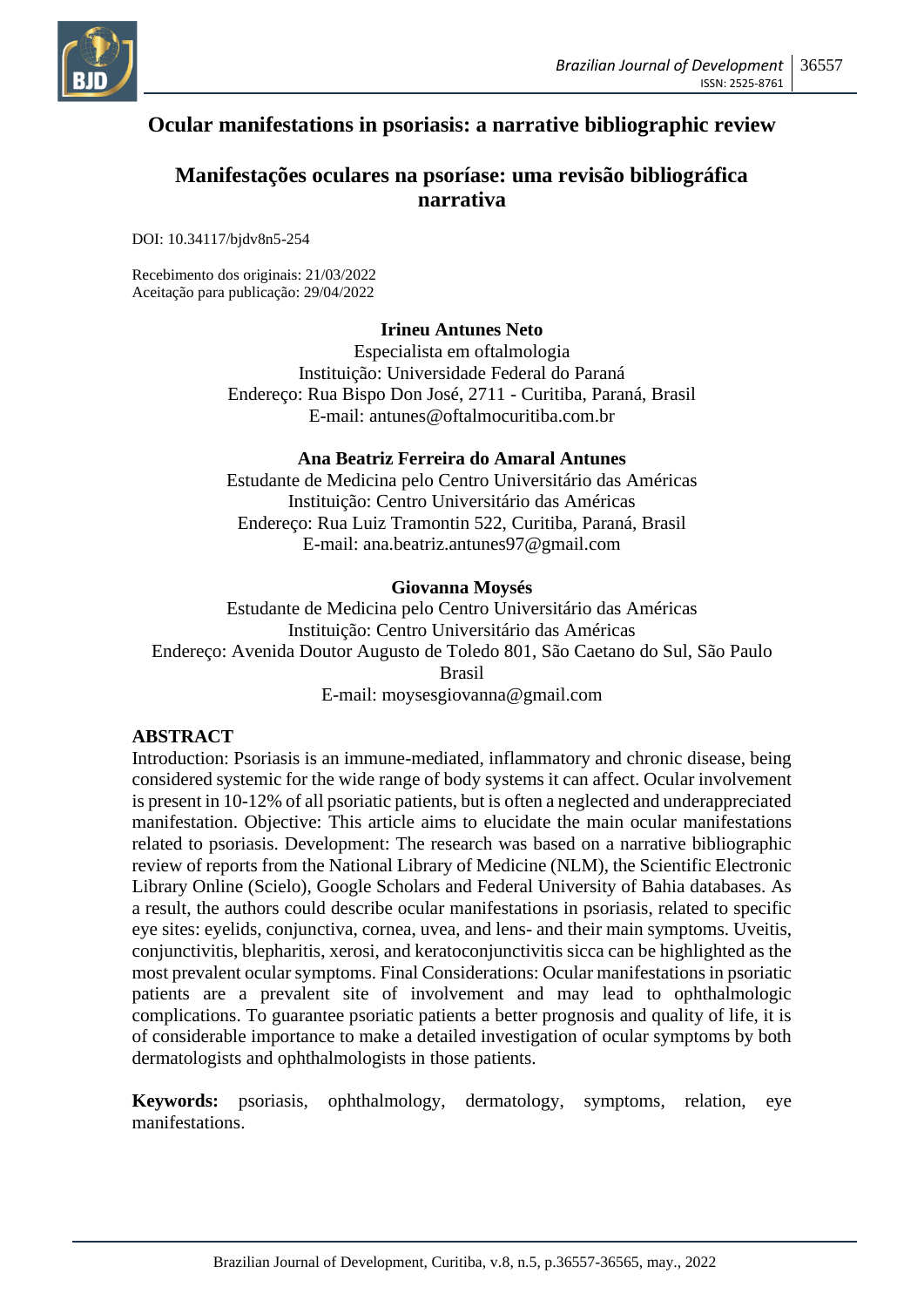

## **RESUMO**

Introdução: A psoríase é uma doença imunomédica, inflamatória e crônica, sendo considerada sistêmica para a ampla gama de sistemas corporais que pode afetar. O envolvimento ocular está presente em 10-12% de todos os pacientes psoriáticos, mas é freqüentemente uma manifestação negligenciada e subvalorizada. Objetivo: Este artigo visa elucidar as principais manifestações oculares relacionadas à psoríase. Desenvolvimento: A pesquisa foi baseada em uma revisão bibliográfica narrativa de relatórios da Biblioteca Nacional de Medicina (NLM), da Scientific Electronic Library Online (Scielo), do Google Scholars e das bases de dados da Universidade Federal da Bahia. Como resultado, os autores puderam descrever manifestações oculares na psoríase, relacionadas a sítios oculares específicos: pálpebras, conjuntiva, córnea, uvea e lentilhas - e seus principais sintomas. Uveíte, conjuntivite, blefarite, xerosi e queratoconjuntivite sicca podem ser destacados como os sintomas oculares mais prevalentes. Considerações finais: As manifestações oculares em pacientes psoriásicos são um local prevalente de envolvimento e podem levar a complicações oftalmológicas. Para garantir aos pacientes psoriásicos um melhor prognóstico e qualidade de vida, é de considerável importância fazer uma investigação detalhada dos sintomas oculares, tanto por dermatologistas quanto por oftalmologistas nesses pacientes.

**Palavras-chave:** psoríase, oftalmologia, dermatologia, sintomas, relação, manifestações oculares.

#### **1 INTRODUCTION**

Psoriasis is an inflammatory, immune-mediated disease with a chronic evolution and high genetic susceptibility. It is considered not only a dermatologic disease, but also a systemic one due to its wide range of clinical manifestations, being associated with cardiovascular, articular, hepatic, metabolic, autoimmune, and ocular damage- among others (Constantin, 2021) (Teixeira, 2015). It can be considered the most frequent dermatosis globally, affecting between 1% - 3% of the adult population, and is known to have a significantly negative impact on the patients' quality of life (Chandran, 2007) (Cruz, 2018).

Ocular involvement in psoriasis is a widespread condition, with prevalence between 10% - 12% among psoriatic patients, and it appears to be more frequent in men. Even so, it is often neglected or underappreciated among professionals and patients, suggesting this percentage could be underrated (Chandran, 2007) (Rehal, 2011).

Psoriasis' systemic inflammation physiopathology is considered to be the main contributor to ophthalmologic injuries, such as the direct eye involvement with psoriatic plaques and treatment complications (Campanati, 2014).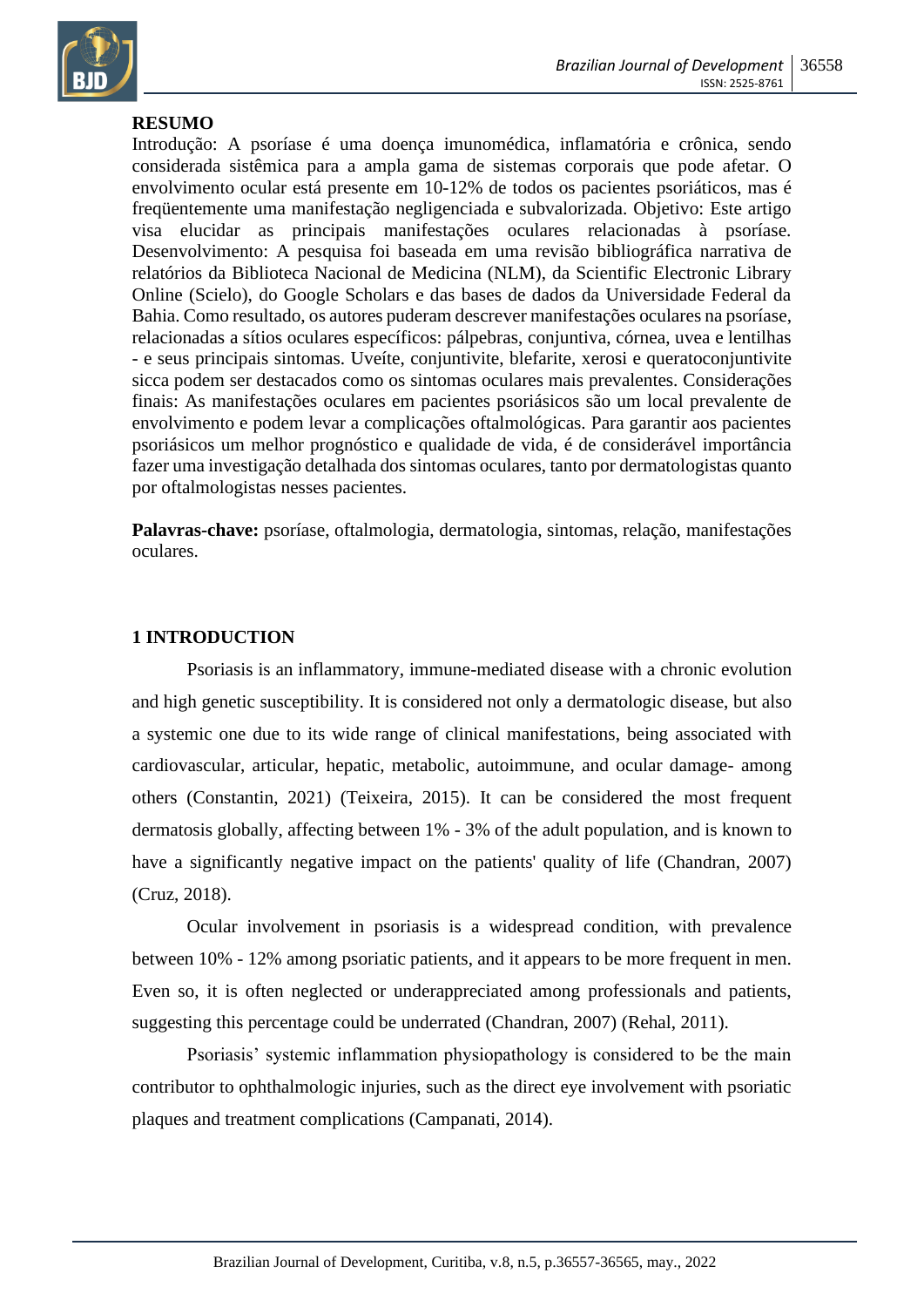

## **2 MATERIALS AND METHODS**

The narrative bibliographic review was conducted according to the parameters established by SANRA (Scale for the quality Assessment of Narrative Reviews Articles). Publications were accessed between February 18 and 20 of 2021. The following mesh terms were selected for the search: "Psoriasis", "Eye manifestations", "Ophthalmology".

The research was carried out without a temporal filter in the National Library of Medicine (NLM), the Scientific Electronic Library Online (Scielo), Google Scholars and Federal University of Bahia databases. After researching and analyzing references, 15 studies were selected.

#### **3 RESULTS**

Ocular symptoms observed in psoriatic patients can be caused by etiopathogenic aspects of psoriasis, especially its immune-mediated inflammatory mechanism. Also, embryologically, skin and eyes share a common origin from the ectoderm. Direct eye involvement with psoriatic plaques can be another source of ophthalmologic involvement (Campanati, 2014) (Constantin, 2021).

Psoriasis treatment strategies can also be a causative factor to ophthalmologic manifestations. Phototherapy can potentially induce cataract due to the penetration of UVA rays into the ocular lens if the patient does not wear proper ocular protection during sessions. Furthermore, treatments for pustular psoriasis -like methotrexate and acitretinand biological therapies may cause ocular damage (Nichols, 2004).

The eyelids and the conjunctiva are primary sites of ocular involvement, considering they are both mainly epithelial. Its symptoms usually occur during disease exacerbation, being uveitis, conjunctivitis, blepharitis, xerosis and keratoconjunctivitis sicca the most common of them (Constantin, 2021) (Kilic, 2013).

The OcmaPs (Ocular manifestations in the Psoriasis Screening) questionnaire was developed on the bases of the OMIS (Ocular Manifestations in Inflammatory Bowel Diseases Screening) questionnaire (Table 1) and has the purpose of gathering data about ocular symptoms among psoriatic patients. This questionnaire pins down which patients necessitate an ophthalmologic evaluation, corroborating an earlier diagnosis and treatment. It also provides a relevant investigation of ocular manifestations prevalence among psoriasis subjects (Ruggiero, 2021).

It is possible to subdivide the main sites of ocular involvement in psoriasis and their respective clinical manifestations, elucidated in the following paragraphs.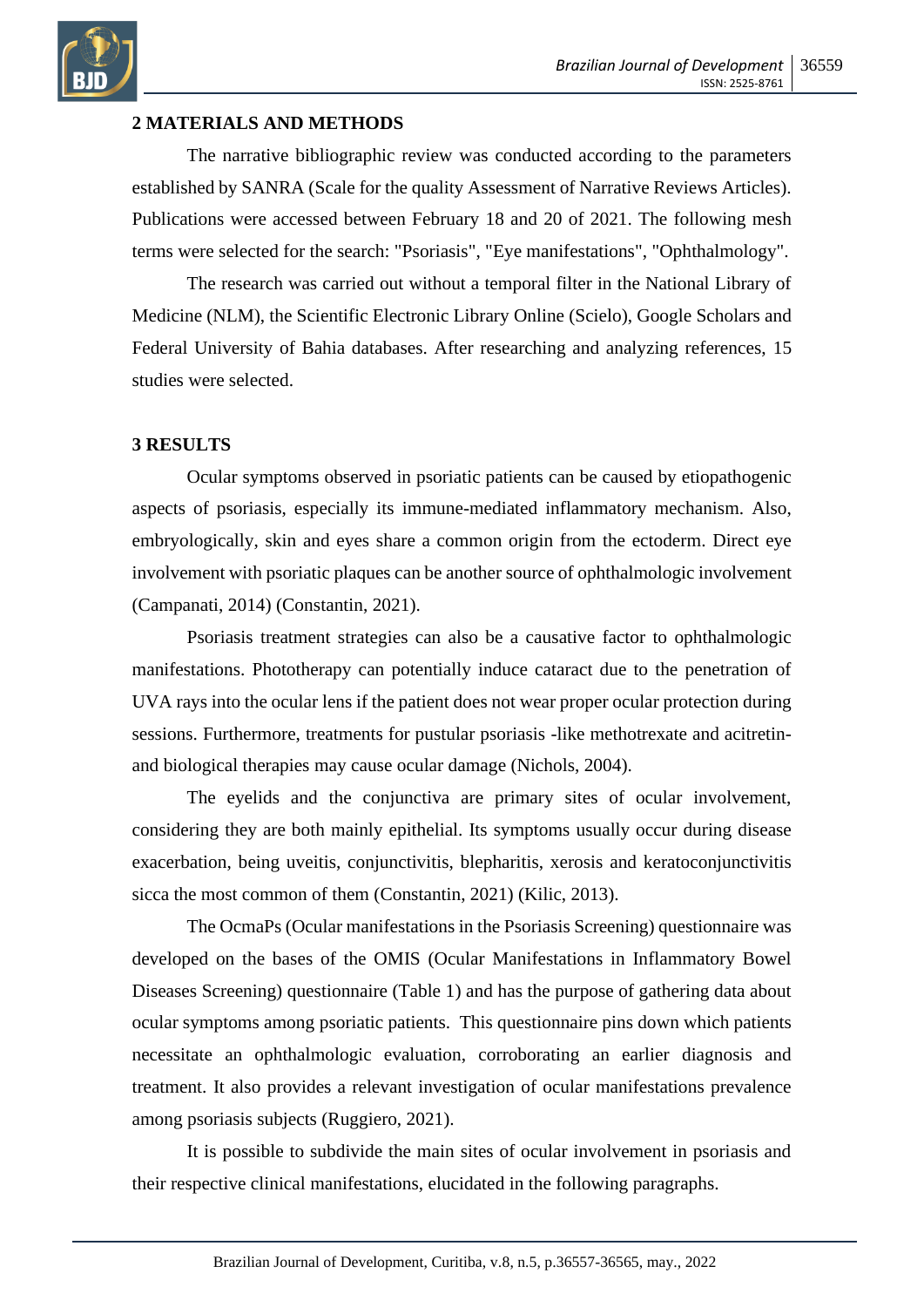

| <b>Section A: Demographic Clinical and Disease</b><br><b>Features</b>                                                                                                                                                                                                                                                                                                                                                                                                                                                                                                                                                                                                                                   | <b>Section B: Eye Involvement</b>                                                                                                                                                                                                                                                                                                                                                                                                                                                                                                                                                                                                                                                                                                                                                                                                                                                                                                                                                                                                                                                                                                                                                                                                   |
|---------------------------------------------------------------------------------------------------------------------------------------------------------------------------------------------------------------------------------------------------------------------------------------------------------------------------------------------------------------------------------------------------------------------------------------------------------------------------------------------------------------------------------------------------------------------------------------------------------------------------------------------------------------------------------------------------------|-------------------------------------------------------------------------------------------------------------------------------------------------------------------------------------------------------------------------------------------------------------------------------------------------------------------------------------------------------------------------------------------------------------------------------------------------------------------------------------------------------------------------------------------------------------------------------------------------------------------------------------------------------------------------------------------------------------------------------------------------------------------------------------------------------------------------------------------------------------------------------------------------------------------------------------------------------------------------------------------------------------------------------------------------------------------------------------------------------------------------------------------------------------------------------------------------------------------------------------|
| 1. Surname and name 2. Birthdate<br>3. Age<br>4. Sex: M/F<br>5. Comorbidities:<br>(a) Hypertension<br>(b) Dyslipidemia<br>(c) Depression<br>(d) Cardiopathy<br>(e) Other (please specify)<br>6. Psoriasis: YES/NO<br>7. Psoriasis duration (in years)<br>8. Psoriatic arthritis: YES/NO<br>9. Psoriatic arthritis duration time (in years) 10.<br>Current treatment(s):<br>(a) Phototherapy<br>(b) Cyclosporine<br>(c) Methotrexate<br>(d) Acitretin<br>(e)Etanercept<br>(f) Adalimumab<br>$(g)$ Infliximab<br>(h) Secukinumab<br>(i) Ixekizumab<br>(1) Brodalumab<br>(m) Certolizumab<br>(n) Ustekinumab<br>(o) Guselkumab<br>(p) Risankizumab<br>(q) Tildrakizumab<br>(r) Golimumab<br>(s) Apremilast | 1. Is any member of your family affected by any of<br>the following eye diseases?<br>(a) Uveitis<br>(b) Glaucoma<br>(c) Cataracts<br>(d) Retinal detachment<br>2. Are you under therapy with ocular drugs?<br>YES/NO<br>3. Which one/ones?<br>4. Have you ever been diagnosed with:<br>(a) Dry eye<br>(b) Uveitis<br>(c) Scleritis<br>(d) Episcleritis<br>(e) Conjunctivitis<br>(f) Other (ocular)<br>5. In the last 3 months have you suffered from:<br>(a) Red eye, mono/bilateral<br>(b) Eye pain<br>(c) Photophobia (persistent discomfort to light) (d)<br>Visual fogging or persistent visual impairment for at<br>least 24 h, mono/bilateral<br>6. Have you practiced eye therapy with eye drops in<br>the last 3 months?<br>7. In the case of a diagnosis ascertained by the<br>ophthalmologist of uveitis/scleritis/episcleritis, how<br>many episodes occur per year?<br>(a) One to two<br>$(b)$ Three to six<br>(c) More than six<br>8. Did the only treatment with eye drops resolve the<br>symptoms? YES/NO<br>9. Has it been necessary to use oral or systemic<br>drugs? YES/NO<br>10. Since the diagnosis of psoriasis, did you have<br>ocular manifestations? YES/NO<br>11. Referral to the ophthalmologist: YES/NO |
|                                                                                                                                                                                                                                                                                                                                                                                                                                                                                                                                                                                                                                                                                                         |                                                                                                                                                                                                                                                                                                                                                                                                                                                                                                                                                                                                                                                                                                                                                                                                                                                                                                                                                                                                                                                                                                                                                                                                                                     |

| Table 1 OcMaPS (Ocular Manifestations in Psoriasis Screening) questionnaire. |  |  |  |  |
|------------------------------------------------------------------------------|--|--|--|--|
|------------------------------------------------------------------------------|--|--|--|--|

#### 3.1 EYELIDS

Blepharitis is one of the most common ocular manifestations among patients with psoriasis. It manifests as hyperemia, inflammation and edema at the free margin of the eyelids, with a slight scaling, itching, and burning sensation. Other symptoms, such as a red swollen lid appearance -sometimes also flaky and crusted- and the presence of scales on the lashes are common (Cruz, 2018) (Paim De Oliveira, 2012) (Dekker, 1998).

Chronic blepharitis may lead to ectropion of the lower lacrimal point, with epiphora, madarosis, trichiasis, loss of lid tissue, or meibomian gland dysfunction-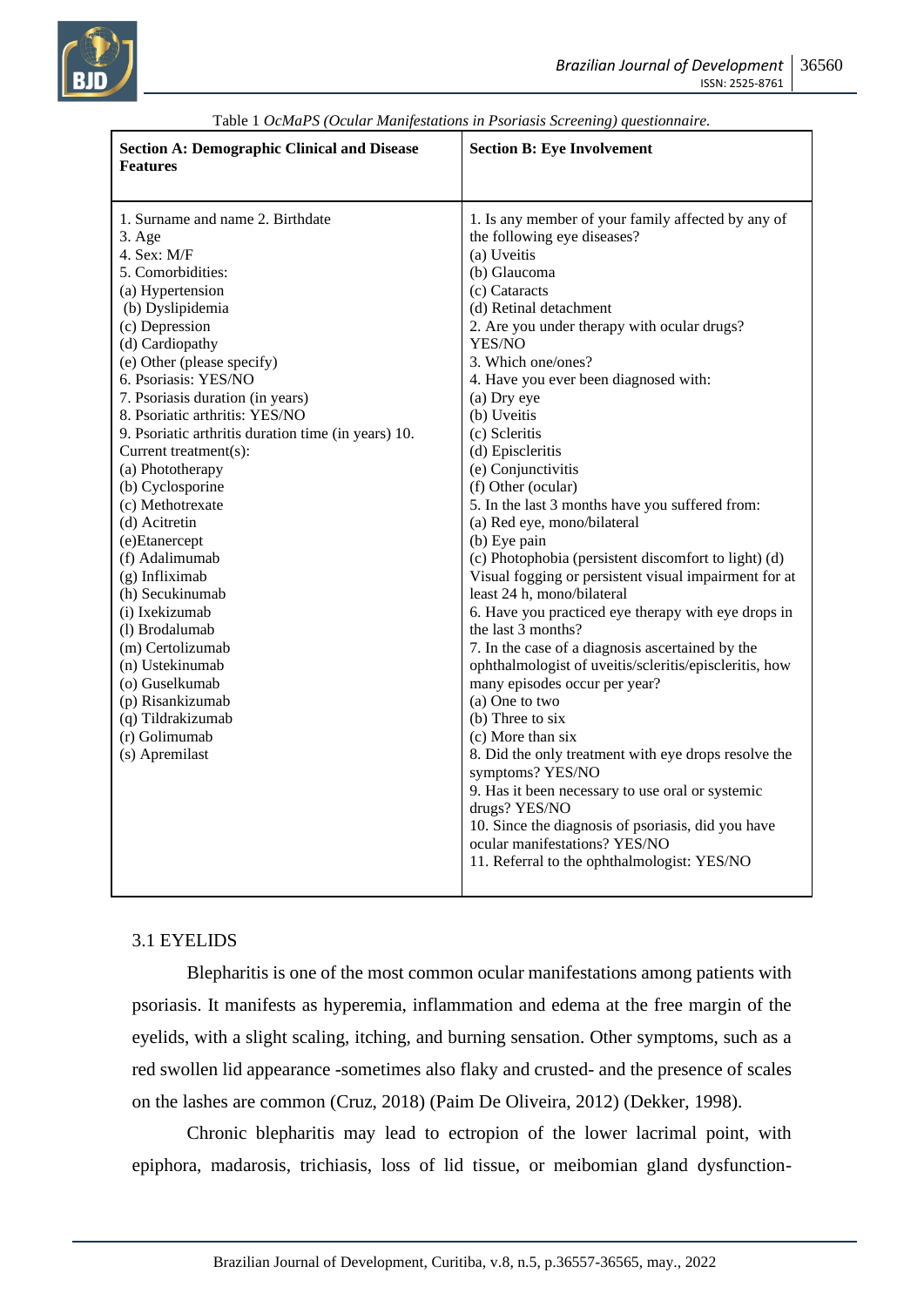

frequently associated with posterior blepharitis and vision impairment. In cases of pustular psoriasis, the eyelid involvement is characterized by the presence of pustules on an erythematous base (Cruz, 2018) (Rehal, 2011).

Adequate lid hygiene is established for the patient with eyelid massage, warm compresses and lid scrub with baby shampoo-based formula for symptom control. Corticosteroids may be prescribed in cases of psoriatic plaques on eyelids. In cases of no response to the treatment, surgery may be an option (Cruz, 2018).

#### 3.2 CONJUNCTIVA

The most common conjunctiva manifestation in psoriasis is a chronic, nonspecific conjunctivitis. Patients affected by the disease may present hyperemia, trichiasis, symblepharon, and possible eyelid margin lesions -demarcated, yellowish-red plaques on the palpebral conjunctiva or xerotic appearance areas on the bulbar conjunctiva. (Cruz, 2018) (Rehal, 2011) (Dekker, 1998).

Prevalent symptoms are the feeling of grittiness or foreign bodies in the eyes, pain, conjunctival secretions, blurry vision, and photophobia, usually worsening throughout the day. Psoriasis plaques on conjunctiva sites occur more commonly separated than extended from the eyelid (Cruz, 2018) (Jäger, 2010) (Paim De Oliveira, 2012) (Huynh, 2008).

Dry eye syndrome can be a result of systemic autoimmune diseases. In patients with psoriasis, there is an obstructive dysfunction of the excretory ducts of the meibomian glands. An L-arginine deficiency and increased b-defensin production in psoriasis can also be detected. Furthermore, alterations can be observed involving the human cationic amino acid transporter (responsible for the transport of 80% of L-arginine in mammalian cells), which shows to have a reduced concentration in the stratum granulosum of psoriatic skin and may be associated with the decrease of the tear film (Huynh, 2008) (Jäger, 2010) (Rehal, 2011).

#### 3.3 CORNEA

Corneal involvement is a rarer condition among psoriatic patients when compared to other sites and is usually characterized by epithelial keratitis. It is often described as a complication of conjunctival involvement symptoms, such as xerosis and trichiasis. Scarring, erosions, stromal infiltrates, superficial or deep opacities, stromal melts and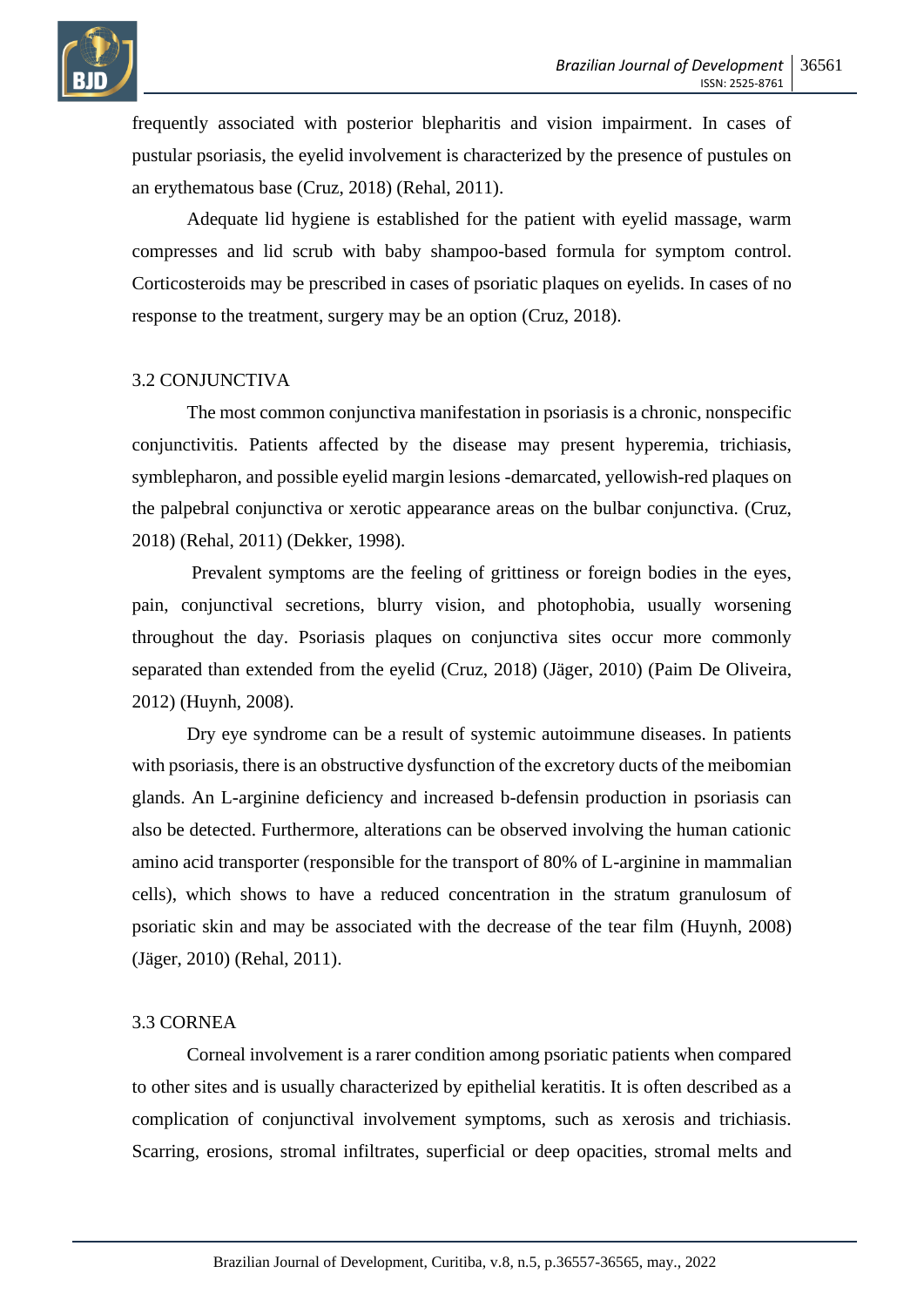

neovascularization can also be observed. Lesions are usually bilateral, located more frequently toward the limbus (Cram M.D., 1981) (Rehal, 2011).

The components that are compromised by psoriasis corneal involvement, according to Pillat A., are an infiltrated zone under the Bowman layer with superficial vascularization, a thickening of the epithelium with erosions, and a homogenous deep stromal opacity. A histological characteristic similar to psoriasis skin lesions is the parakeratosis of the corneal epithelium, illustrated in opacities with thickened and vascularized epithelium (Rehal, 2011).

Some treatments for psoriasis can also cause eye involvement: the use of intravenous methotrexate may be the source of ocular complications such as dry eye symptoms, keratitis, and conjunctival injection. Also, poorly-fitting eye protection during phototherapy can instigate UV keratitis, leading to eye pain several hours after treatment (CramM.D., 1981) (Rehal, 2011).

#### 3.4 UVEA

Uveitis is a rare but severe eye manifestation which occurs in patients with psoriasis. The involvement of the uvea in psoriasis tends to be extended, bilateral and more intense, being anterior uveitis a frequent presentation, occuring in 7-12% of patients. The symptoms include red, painful eyes with pericorneal congestion, reduction or even loss of visual acuity. Photophobia may also be observed (Cruz, 2018) (Rehal, 2011).

There is an association between uveitis and different types of psoriasis, being more usual among patients with HLA B27-positive psoriatic arthritis. However, the correlation is not fully understood. There are immunological disturbances in the Th1 and Th17 lymphocyte populations in both psoriasis and uveitis, as well as similar immune etiopathogenetic mechanisms (Cruz, 2018).

## 3.5 LENS

Patients with psoriasis can develop cataracts, according to previous studies. Lens abnormalities are characterized by gradually declining vision, glare around lights, decreased contrast sensitivity, and visualization of cloudy lenses on routine ophthalmological examination- being typically considered to be incidental findings. High doses of systemic corticosteroid therapy, for extended periods, and PUVA therapy can be a cause of posterior subcapsular or anterior cataracts, respectively (Cruz, 2018) (Rehal, 2011).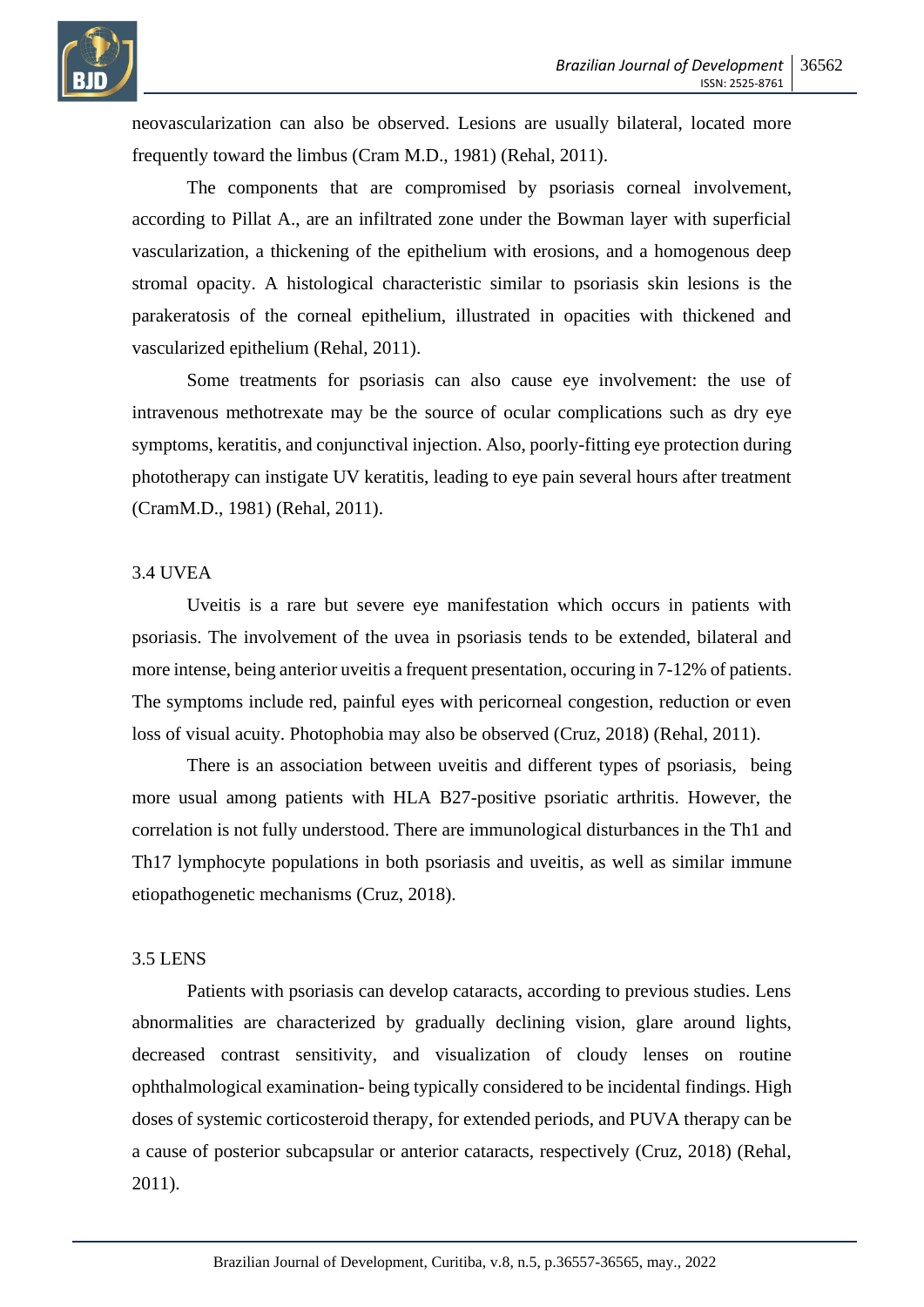

## **4 CONCLUSION**

The present narrative bibliographic review described the ocular manifestations of psoriasis. As a result, a high frequency of ophthalmologic complications associated with psoriasis was evidenced, which can affect almost any part of the eye and compromise visual function permanently if not treated properly. Even so, they remain clinically neglected and underappreciated, highlighting the necessity of a multidisciplinary approach, including both dermatologists and ophthalmologists, to individuals affected by psoriasis.

The early diagnosis and treatment of ocular symptoms proves to be of extreme relevance in order to guarantee them a better prognosis. Consequently, it is recommended for psoriatic patients to have ophthalmological examinations at regular intervals.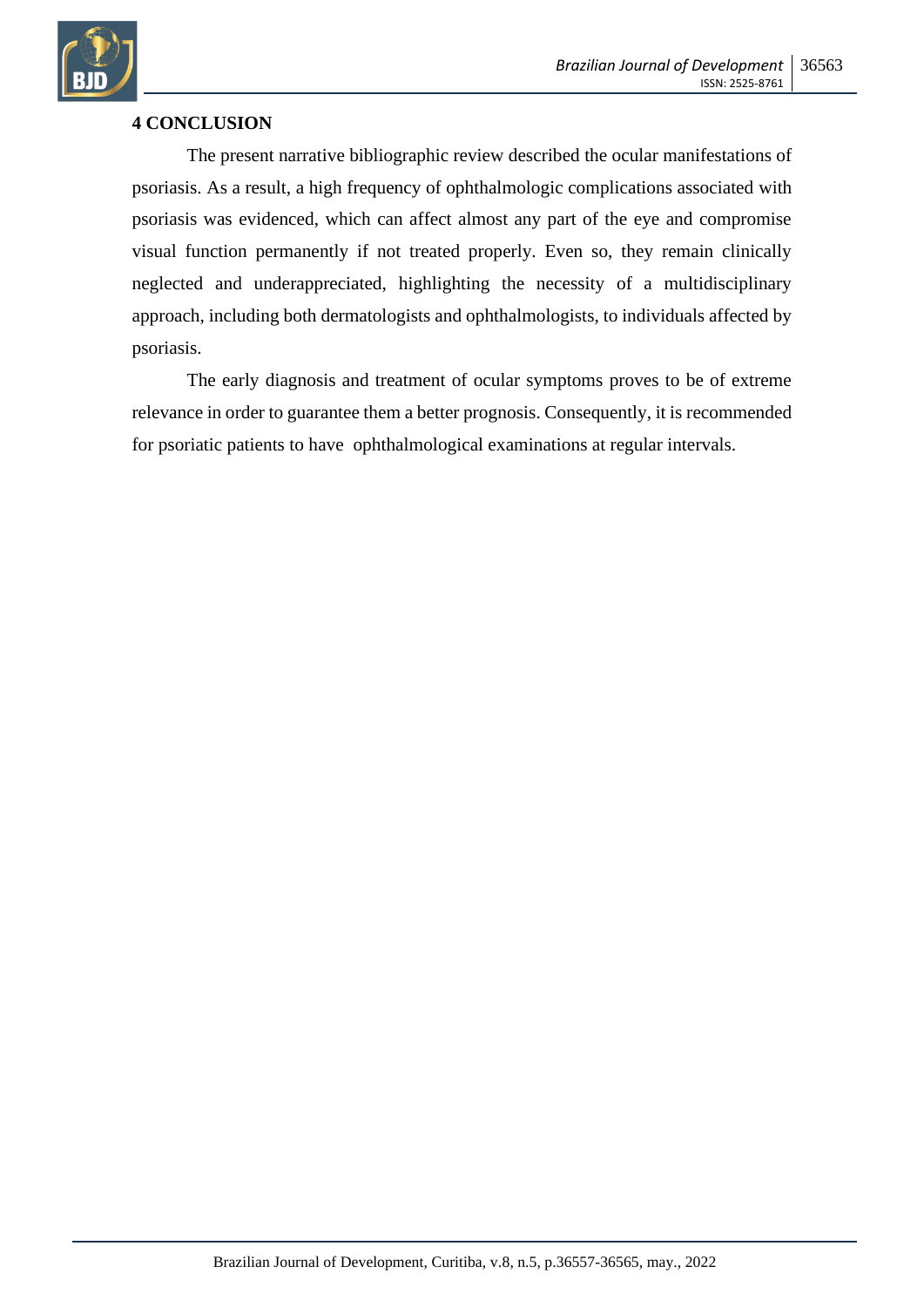

#### **REFERENCES**

Campanati, A., Neri, P., Giuliodori, K., Arapi, I., Carbonari, G., Borioni, E., Herbort, C. P.,

Mariotti, C., Giovannini, A., & Offidani, A. (2014). Psoriasis beyond the skin surface: a pilot study on the ocular involvement. International Ophthalmology, 35(3), 331–340. https://doi.org/10.1007/s10792-014-9950-8

Chandran, N. S., Greaves, M., Gao, F., Lim, L., & Cheng, B. C. L. (2007). Psoriasis and

the eye: Prevalence of eye disease in Singaporean Asian patients with psoriasis. The Journal of Dermatology, 34(12), 805–810. https://doi.org/10.1111/j.1346- 8138.2007.00390.x

Constantin, M. M., Ciurduc, M. D., Bucur, S., Olteanu, R., Ionescu, R., Constantin, T., &

Furtunescu, F. (2021). Psoriasis beyond the skin: Ophthalmological changes (Review). Experimental and Therapeutic Medicine, 22(3). https://doi.org/10.3892/etm.2021.10413

CramM.D., D. L. (1981). Corneal melting in psoriasis. Journal of the American Academy of

Dermatology, 5(5), 617. https://doi.org/10.1016/s0190-9622(81)80047-3

Cruz, N. F. S. D., Brandão, L. S., Cruz, S. F. S. D., Cruz, S. A. S. D., Pires, C. A. A., &

Carneiro, F. R. O. (2018). Ocular manifestations of psoriasis. Arquivos Brasileiros de Oftalmologia, 81(3). https://doi.org/10.5935/0004-2749.20180044

Huynh, N., Cervantes-Castañeda, R. A., Bhat, P., Gallagher, M. J., & Foster, C. S. (2008).

Biologic Response Modifier Therapy for Psoriatic Ocular Inflammatory Disease. Ocular Immunology and Inflammation,  $16(3)$ , 89–93. https://doi.org/10.1080/09273940802023786

Jäger, K., Garreis, F., Posa, A., Dunse, M., & Paulsen, F. P. (2010). Functional relationship

between cationic amino acid transporters and β-defensins: Implications for dry skin diseases and the dry eye. Annals of Anatomy - Anatomischer Anzeiger, 192(2), 65–69. https://doi.org/10.1016/j.aanat.2010.01.006

Kilic, B., Dogan, U., Parlak, A. H., Goksugur, N., Polat, M., Serin, D., & Ozmen, S. (2013).

Ocular findings in patients with psoriasis. International Journal of Dermatology, 52(5), 554–559. https://doi.org/10.1111/j.1365-4632.2011.05424.x

Nichols, K. K., Nichols, J. J., MPH, M., & Mitchell, G. L. (2004). The Lack of Association

Between Signs and Symptoms in Patients With Dry Eye Disease. Cornea, 23(8), 762– 770. https://doi.org/10.1097/01.ico.0000133997.07144.9e